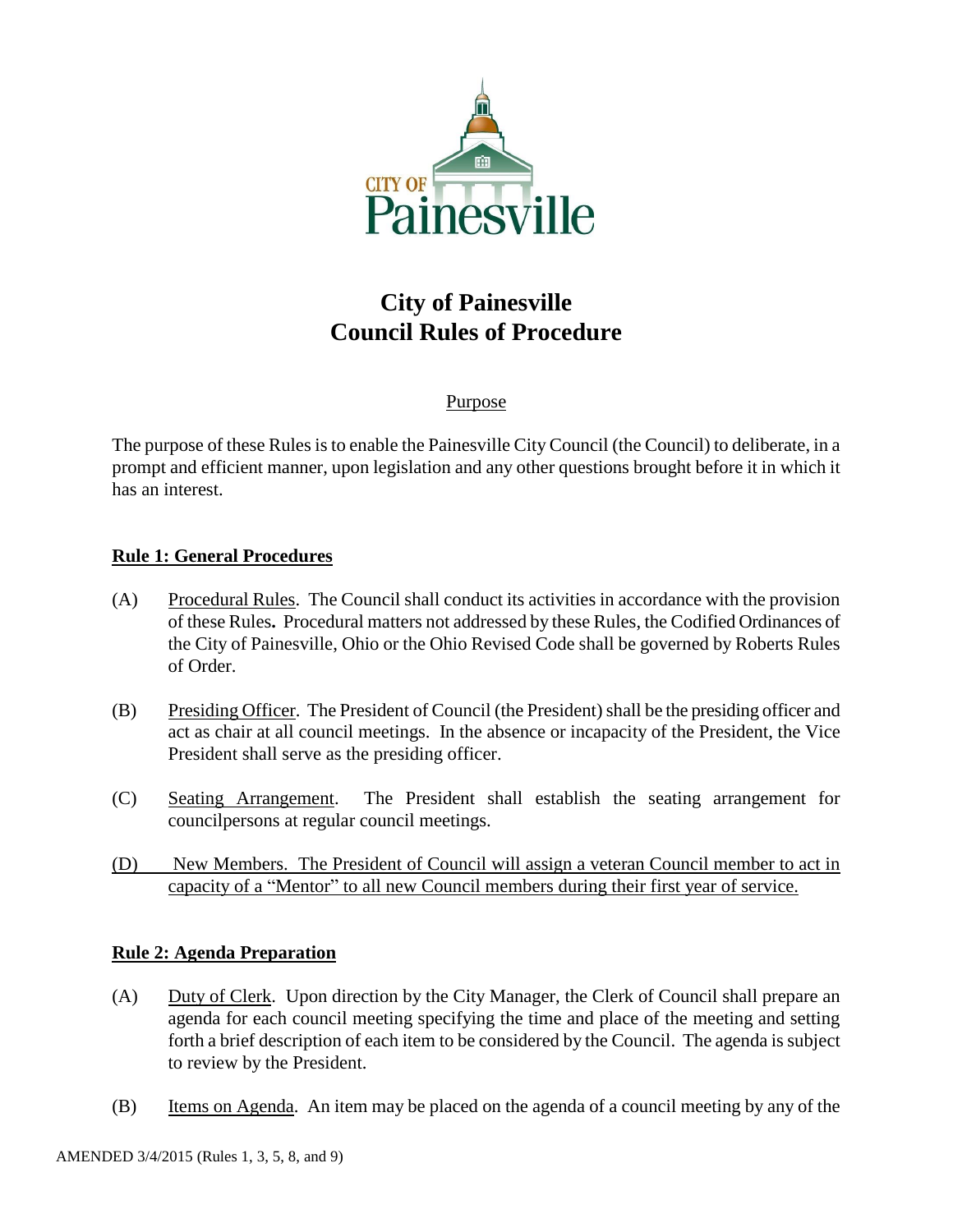following methods: consensus of the Council, direction of the City Manager, direction of the President, or pursuant to the provisions of Rule 3 of these Rules.

(C) Executive Sessions. An Executive Session may be placed on the agenda of a council meeting by any of the following methods: consensus of the Council, direction of the City Manager, direction of the President, or pursuant to the provisions of Rule 3 or these Rules; or an emergency situation.

# **Rule 3: New Business**

If a councilperson desires to bring an item of new business to Council, said councilperson shall provide notice to the Clerk of Council of the item of new business prior to the close of business on the **Tuesday** before the next regularly scheduled council meeting. Upon timely receipt of said notice, the Clerk of Council shall list the item under "new business" section of agenda of the next regularly scheduled council meeting. New business agenda items are not to be brought up for discussion during closing comments of Council with the exception of requesting that the item or items be placed on the agenda for the next council meeting under "new business".

# **Rule 4: City Manager's Report**

Each agenda item shall be briefly explained in a corresponding Manager's Report which shall accompany the agenda. Additional supporting documentation may also be included in the Council packet for each meeting. The Manager's report shall also list Unfinished and New Business items.

## **Rule 5: Agenda - Order of Business**

The Order of Business for regularly scheduled council meetings shall be as follows:

Call to Order; Invocation; Pledge of Allegiance; Minutes; Public Comments from Visitors Legislation (Ordinances, Resolutions, Tabled Items); Public Hearings; Unfinished Business New Business; Departmental Presentations; Administrative Reports (City Manager Report, Special Reports); Correspondence - Clerk of Council; Councilpersons Closing Comments; and Adjournment. **Rule 6: Public Hearings**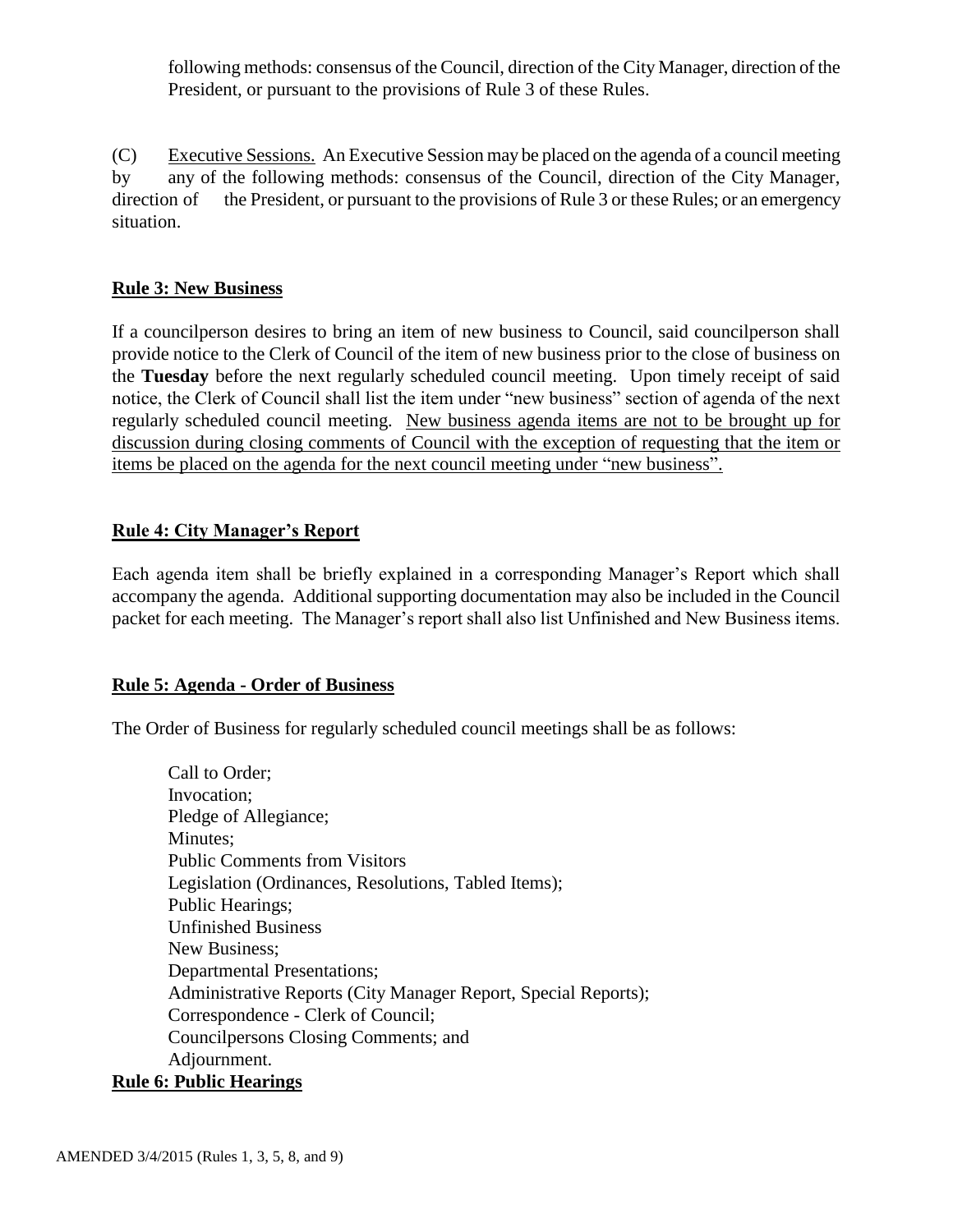Unless otherwise authorized, public hearings shall be held at 8:00 p.m. during regularly scheduled council meetings. The Council's order of business shall be interrupted in order to accommodate public hearings. Upon closing of a public hearing, the Council shall return to the next item on the agenda.

**Rule 7: Visitor's Participation** – *Rule 7 (A), (B), (C) and Rule 8 (A) will be placed on a separate sheet on the Visitor's Podium*

At each regularly scheduled council meeting, visitors shall be given an opportunity to address the Council. Each visitor who so addresses Council must adhere to the following:

- (A) Procedure. Any member of the general public who wishes to address the City during a regularly scheduled council meeting must do so during the "Visitors" portion of the council meeting, be recognized by the President, address Council from the council podium, state his/her name and address, limit his/her comments to three (3) minutes in length unless otherwise specifically authorized by the President, and refrain from prohibiting conduct as identified in Rule 8 of these Rules.
- (B) Content. Public comments shall focus on a specific matter within the Council's jurisdiction. Members of the public are encouraged to present written comments in advance of the meeting, as a way to fully communicate their thoughts on agenda or non-agenda items. When written materials are presented, they should be submitted to the Clerk of Council for distribution prior to the council meeting.
- (C) Remarks Made To President. Remarks shall be made to the Council as a whole and not to any particular member thereof. No questions shall be asked of a councilperson except through the President. A councilperson may, through the President, request additional comment or pose a question to the person addressing Council.

# **Rule 8: Prohibited Conduct**

- (A) No person appearing before the Council shall do any of the following: campaign for public office; promote private business ventures; use profanity or vulgar language or gestures; use language which insults or demeans any person or which, when directed at a public official or employee, is not related to his or her official duties (citizens do have the right to comment on the performance, conduct, and qualifications of public figures); make non-germane or frivolous statements; interrupt other speakers or engage in behavior that disrupts the meeting including, but not limited to, applause, cheers or jeers; engage in behavior that intimidates others; or address the Council on issues that do not concern the services, policies or affairs of the City.
- (B) The President shall preserve order and decorum at council meetings. He or she may order the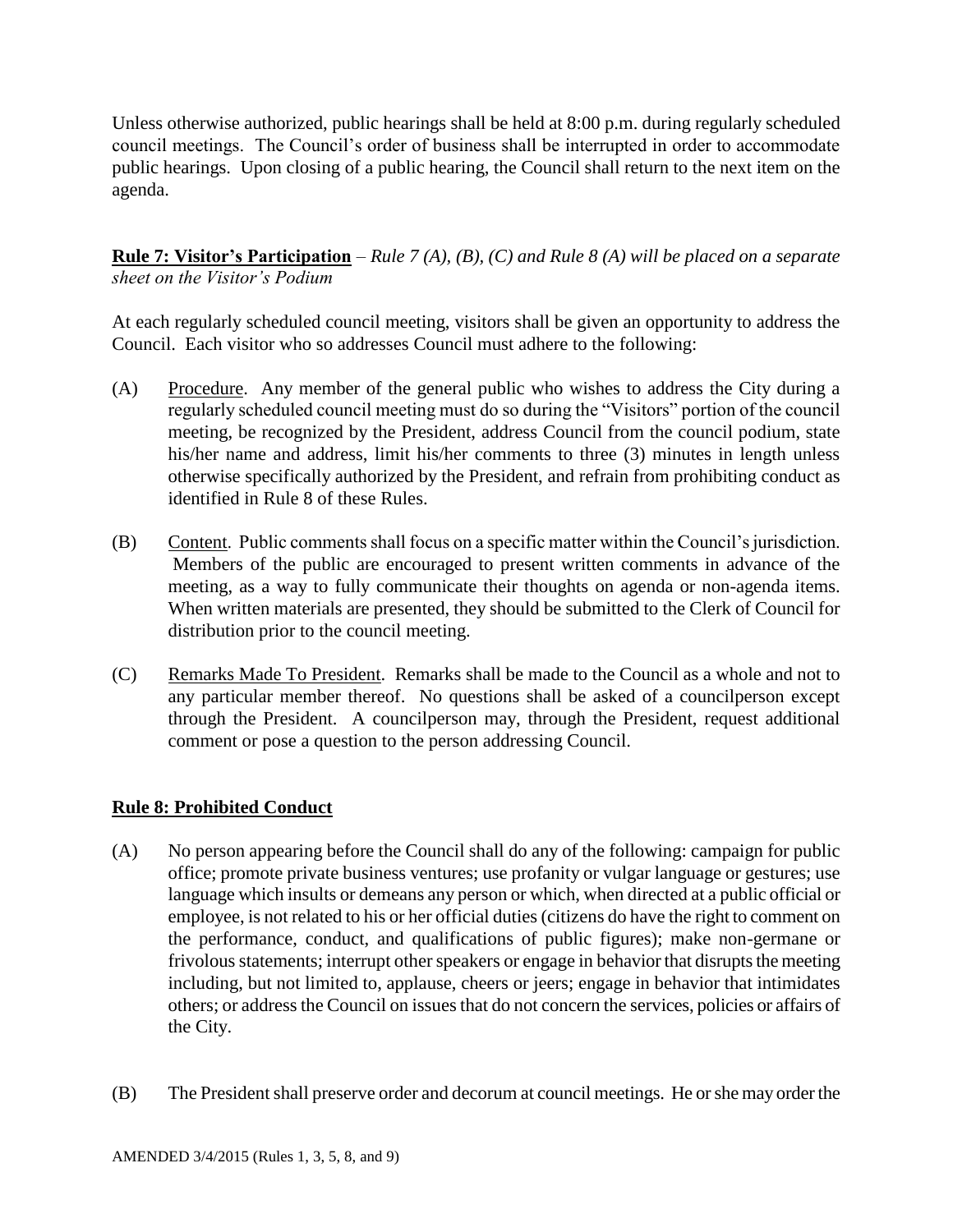expulsion of any person for violation of these rules or any other disruptive behavior. Any person so expelled shall not be readmitted for the remainder of the meeting from which expelled. Any person who has been so expelled and who at a later meeting again engages in behavior justifying expulsion may be barred from attendance at future council meetings for a specified and reasonable period of time, as determined by the President, not to exceed six months.

# **Rule 9: Discussion Rules**

- (A) Obtaining the floor. If a councilperson wishes to obtain the floor to address the Council or the Administration, that councilperson shall first address the President and gain recognition. Comments and questions should be directed through the President and limited to the issue before the Council. Cross-exchange between councilpersons and the public should be avoided.
- (B) Questions. A councilperson shall, after recognition by the President, address questions to the City Manager or the President. Council members will withhold their questions until the completion of a presentation and after the floor is open to questions by the President.
- (C) Interruptions. Once recognized, a councilperson is considered to have the floor, and another councilperson may not interrupt the speaker except to make a point of order or point of personal privilege. In such a circumstance, the councilperson holding the floor shall cease speaking until the point of order or privilege is resolved. Upon being recognized by the President, member of the staff shall hold the floor until completion of their remarks or until recognition is withdrawn by the President.
- (D) Discussion. A councilperson should not speak more than once on a particular subject until every other councilperson has the opportunity to speak. Councilpersons are encouraged to discuss items during the decision-making process. The President shall allow other councilpersons to speak first before giving his/her views and summaries.
- (E) Tabling Procedure. Tabling an item immediately stops discussion and causes a vote to postpone a matter indefinitely or to a certain time and date.
- (F) Right of protest. A councilperson is not required to state reasons for a dissenting vote.
- (G) Calling for the question. Calling for the question immediately suspends further debate and puts an issue to an immediate vote. A councilperson may move to "call for the question" on an item which is being considered. The motion requires a second, is not debatable, and must pass for four-fifths vote. If the motion carries, the item is no longer debatable and the Council must vote on it.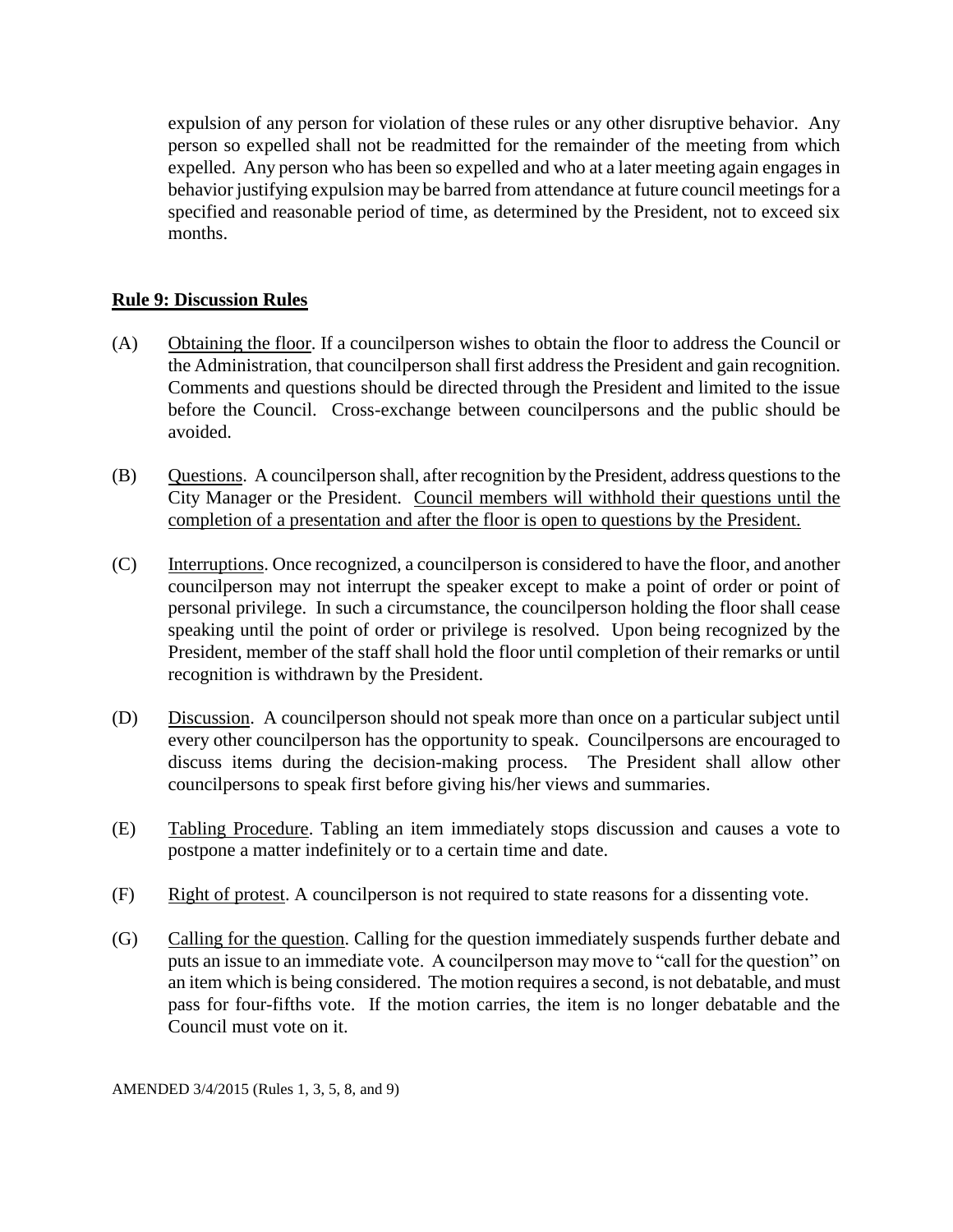## **Rule 10: Voting Procedures**

- (A) Failure to Cast a Vote. When present, all councilpersons are to vote. Failure of a seated member to orally express a vote constitutes an affirmative vote.
- (B) Conflict of Interest. A conflict of interest shall be declared whenever appropriate and in compliance with applicable law.
- (C) General Consensus. The Council may declare general consensus at the discretion of the President, if there are no negative votes or objections. Upon the request of any councilperson, a roll call vote will be taken and recorded.

## **Rule 11: Reconsideration**

Reconsideration of an item shall be allowed when a councilperson of the prevailing majority when the previous vote was taken, makes a motion for reconsideration. Any motion for reconsideration must be made at the meeting immediately following that at which the action was taken. No motion for reconsideration will be entertained after this time unless the Council determines significant new information has arisen which warrants such action.

## **Rule 12: Conduct of Members**

- (A) Council Meetings. During meetings of the Council, all councilpersons shall work to preserve order and decorum; refrain from engaging in disruptive behavior including, but not limited to, behavior that is rude, boisterous, or profane; and refrain from encouraging or engaging in applause, booing or similar behavior.
- (B) Failure to Comply. If a councilperson fails to comply with the provisions of this Rule, the President shall instruct the councilperson to immediately disengage from the prohibited conduct. If such conduct persists, the President shall recess the proceedings and order the removal of the offending councilperson from the council chambers, adjourn the meeting, or impose whatever temporary restrictions on the proceedings as he deems necessary to restore immediate order.

## **Rule 13: Enforcement of Order**

- (A) Sergeant-at-Arms. The City's Chief of Police or his designee shall act as the Sergeant-at-Arms at all council meetings.
- (B) Enforcement of Order. Enforcement of order at all council meetings shall be the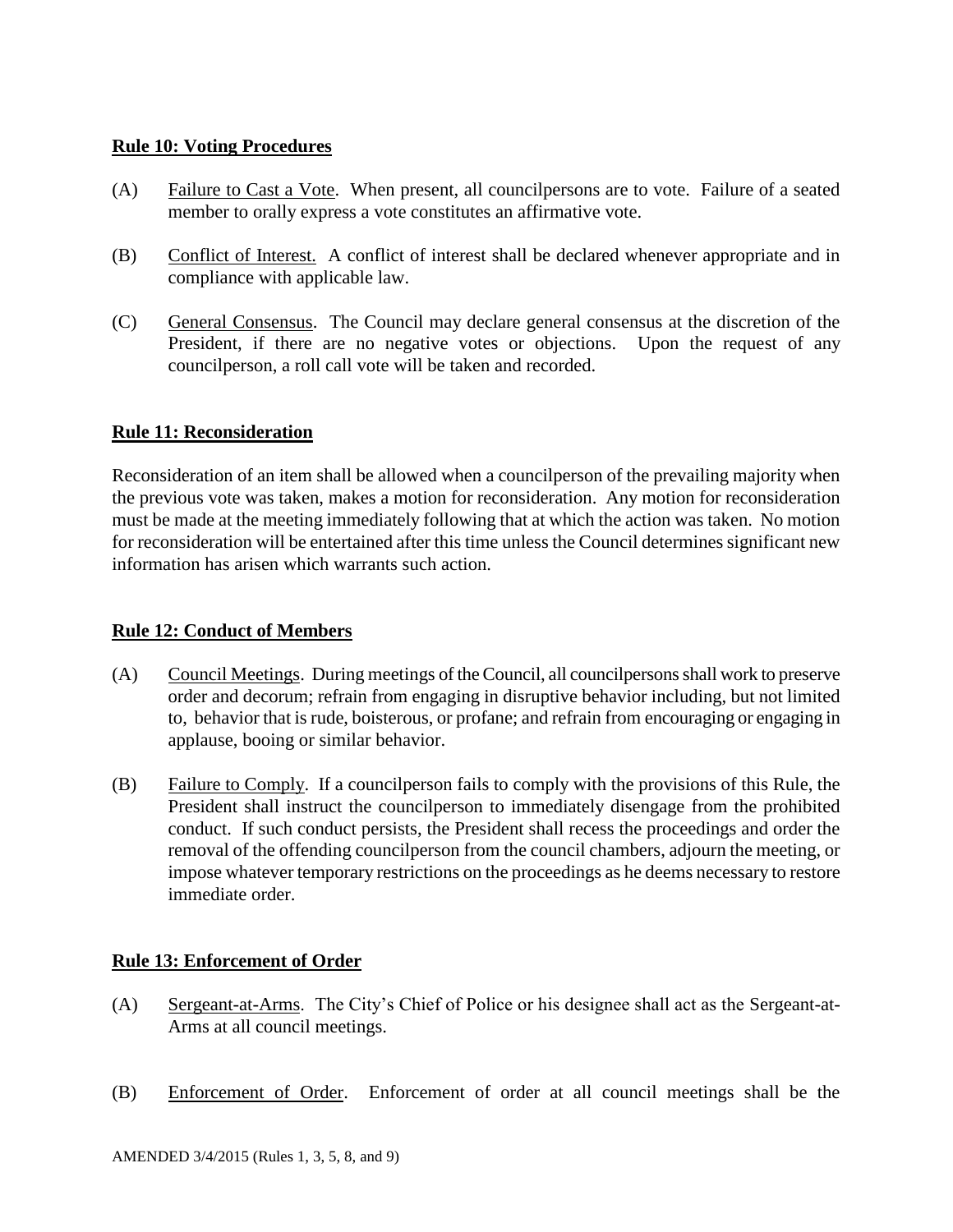responsibility of the President. When necessary, the President shall call upon the Sergeantat-Arms to take action necessary to maintain order.

(C) Request for Order. If any councilperson violates any of these Council Rules of Procedure, the President shall call the councilperson to order. If the President fails to take such action, any other councilperson may raise a "Point of Order" for the purpose of challenging the conduct or speech of the member and calling upon the President for a ruling and an enforcement of the Rules. If a councilperson is called to order, he or she shall immediately cease his/her conduct or speech unless permitted by the President to explain his/her conduct. The question of "Point of Order" does not require a second, is without debate and shall be decided by the President by first requesting the member who raised the question to "state your point of order." The President upon hearing the explanation shall decide the point of order. If the decision is in favor of the councilperson called to order, he or she shall be at liberty to proceed with his/her prior conduct or speech. If the decision is against the councilperson called to order, he or she shall immediately cease such prior conduct or speech.

# **Rule 14: Council Representation**

Councilpersons who meet with, speak to, or otherwise appear before a community group or another government agency or representative must clearly state if his or her statement reflects their personal opinion or if it is the official stance of the City, or if this is the majority or minority opinion of the Council.

Once the Council has taken a position on an issue, all official City correspondence regarding the issue will reflect the Council's adopted position.

As a matter of courtesy, letters to the editor, or other communication of a controversial nature, which do not express the majority opinion of the Council, shall be presented to the Council in the council agenda packet or by email distributed to all councilpersons simultaneously prior to publication so that councilpersons may be made aware of the impending publication.

If the Council, in Executive Session, has given direction or consensus to City's administration on proposed terms and conditions for any type of issue, all contract with the other party shall be done by the designated City staff representative handling the issue.

## **Rule 15: Suspension and Amendment Rules**

Any provision of these rules not governed by state law or City ordinance may be temporarily suspended by a majority vote of the Council.

## **Rule 16: Censure**